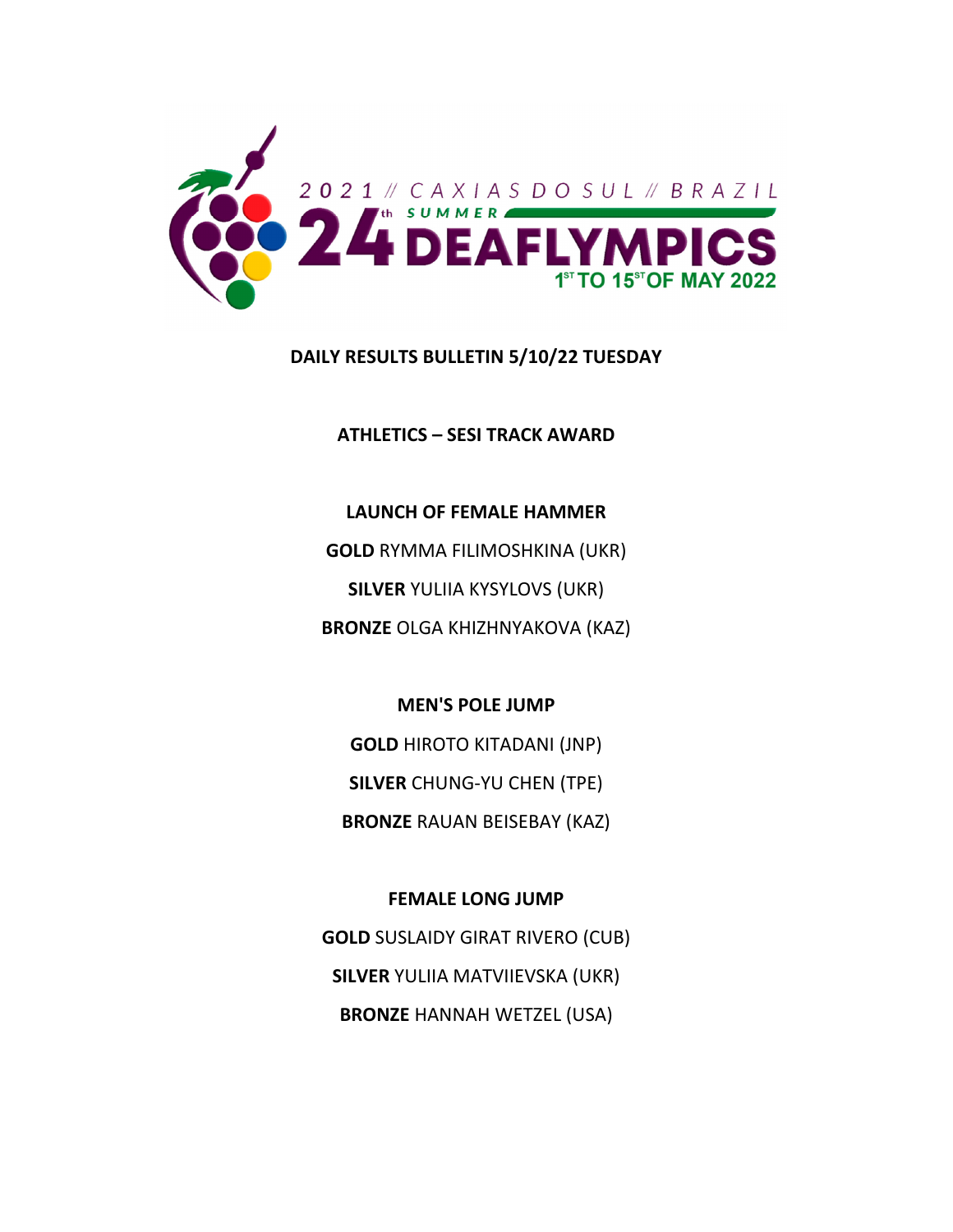**1500 METERS FEMALE GOLD** ANASTACIA SYDORENKO (UKR) **SILVER** SHARON BITOK (KEN) **BRONZE** MIO OKADA (JNP)

**FEMALE DART THROW GOLD** LAURA STEFANAC (CRO) **SILVER** NA‐YI HSU (TPE) **BRONZE** ELENA UZUNOVA (BUL)

**MEN'S HIGH JUMP OURO** BARTOSZ BRZEZICKI (POL) **SILVER** KAROL DABROWSKI (POL) **BRONZE** TANEL VISNAP (EST)

**110 METERS WITH MALE BARRIER**

**GOLDK** ENMARKIS MEEKS (USA) **SILVER** MARIS GRENINS (LAT) **BRONZE** FARKHAD KYSTAUBAYEV (KAZ)

**100 METERS WITH FEMALE BARRIER GOLD** LE HSU(TPE) **SILVER** YULIIA SHAPOVAL (UKR**) BRONZE** MARJA‐LIISA LANDAR EST)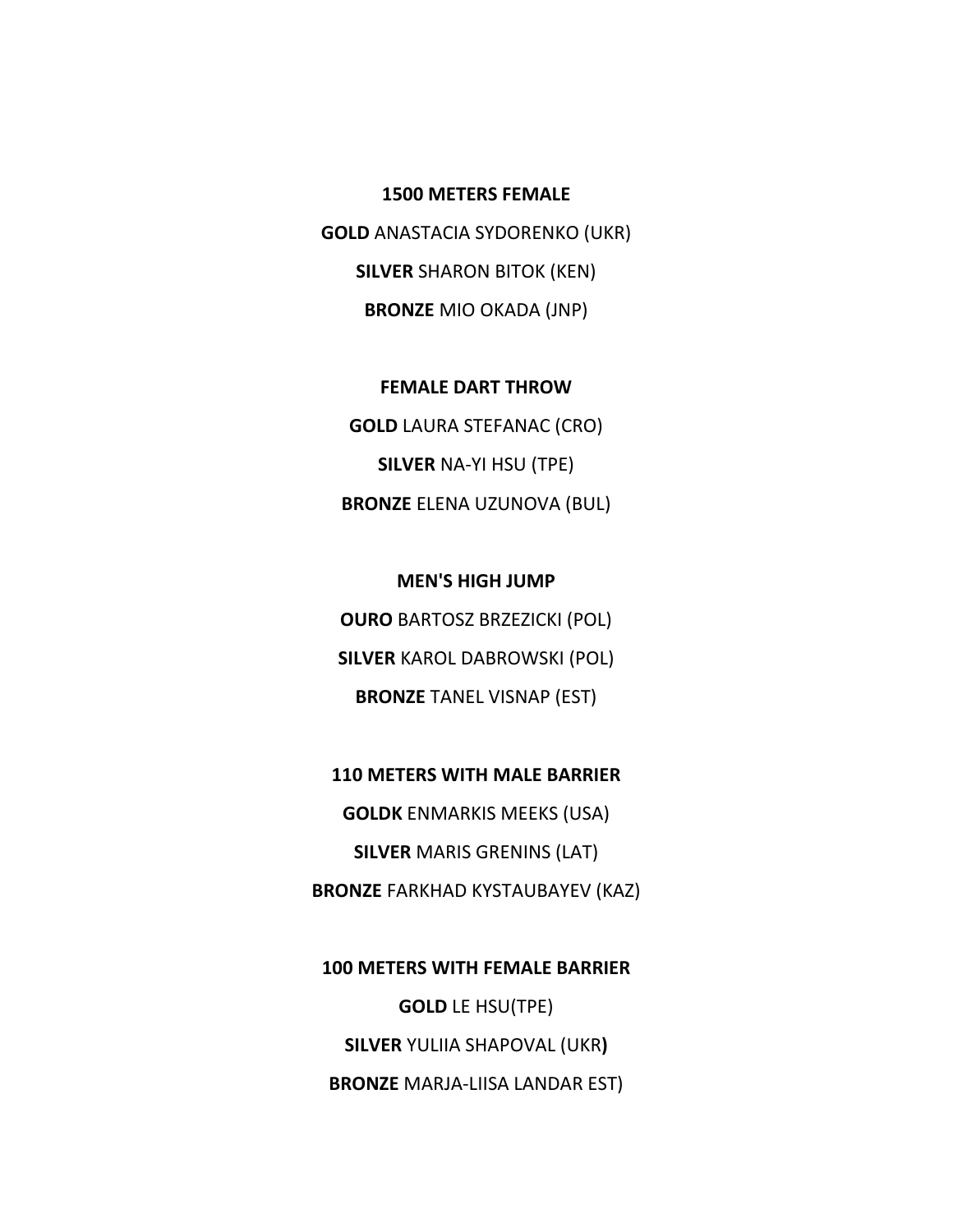# **‐‐‐‐‐‐‐‐‐‐‐‐‐‐‐‐‐‐‐‐‐‐‐‐‐‐‐‐‐‐‐‐‐‐‐‐‐‐‐‐‐‐‐‐‐‐‐‐‐‐‐‐‐‐‐‐‐‐‐‐‐‐‐‐‐‐‐‐‐‐‐‐‐‐‐‐‐‐‐‐‐‐‐‐‐‐‐‐‐‐‐‐‐‐‐‐ BASKETBALL RESULT ‐ SESI AND VASCO DA GAMA QUARTER FINAL GYM**

### **FEMININE**

ITALY 79 X 34 KENYA

POLAND 60 X 52 TURKEY

GREECE 61 X 56 LITHUANIA

UNITED STATES 87 X 18 BRAZIL

**MASCULINE**

UNITED STATES 87 X 80 LITHUANIA

POLAND 64 X 53 GREECE

ISRAEL 59 X 80 VENEZUELA

ARGENTINA 50 X 88 UKRAINE

# **BADMINTON ‐ CIE CLASSIFICATÓRIAS GYM**

### **MIXED DOUBLE**

KYUNGDUK SHIN/EUNKYUNG YU (KOR) 2 X 0 KURKA BUYUKGOZE/GIZEM NUR ULUDAG(TUR)

> MYEONGSOO SEO/GWANGHUI PARK (KOR) 2 X 1 HRITIK ANAND/AADITYA YADAV (IND)

 YUYA ITO/MAI YAKABE (JNP) 2 X 1 KAZIMIERAS DAUSKURTAS/VAIVA ZYMANTAITE (LIT)

HAO‐EN LIU/ YI LIN (TPE) 2X0 GABRIEL HOVELACQUE DE FARIA/ RENATA FAUSTINO DA SILVA (BRA)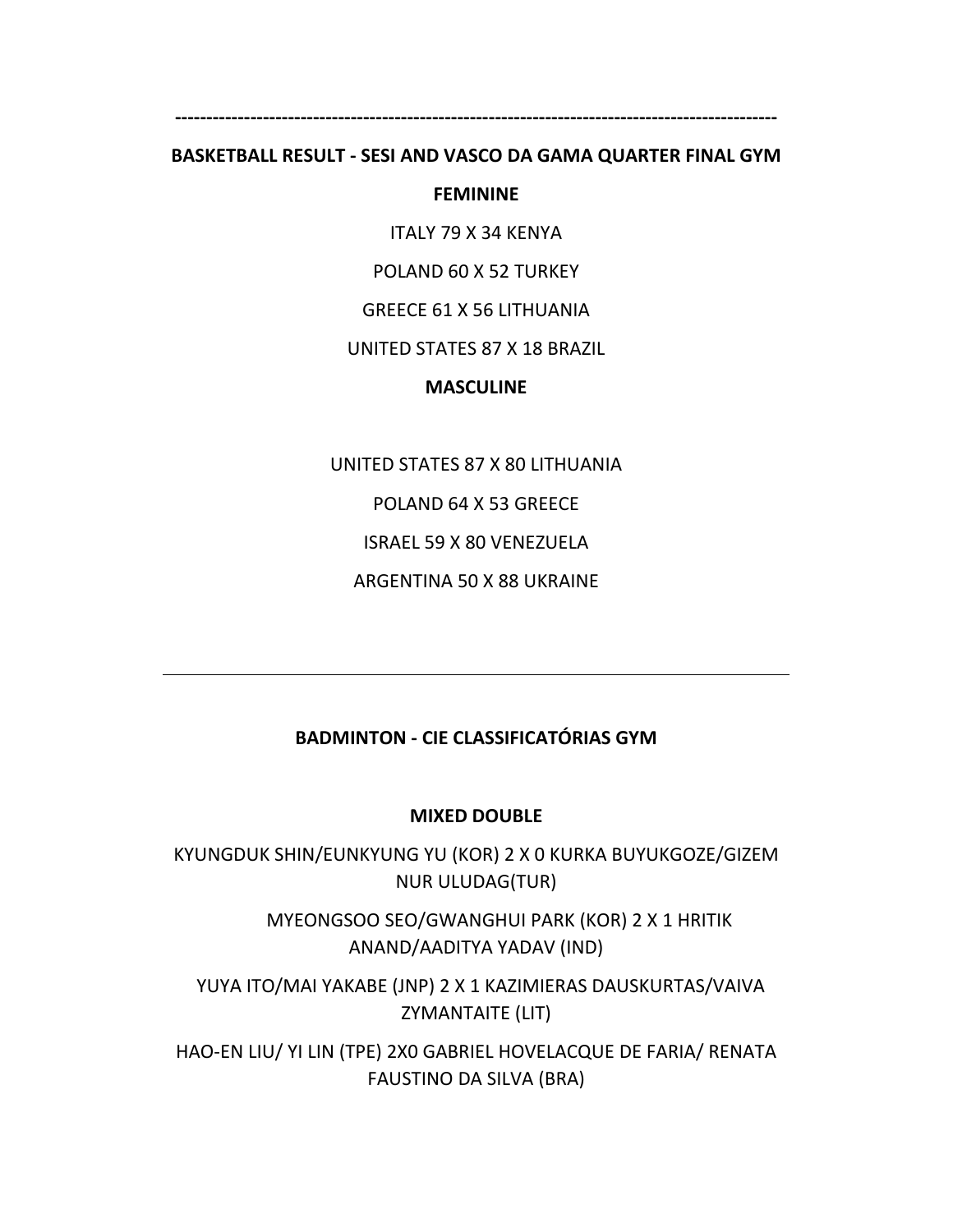CHUNG‐I CHEN/JUNG‐YU FAN (TPE) 2 X1 KOHEI KAKIUCHI/AYAKA YAKABE (JNP)

 KYUNGDUK SHIN/EUN KYUNG YU (KOR) 2 X 0 ROHIT BHAKER/SHREYA SINGLA (IND)

ABHINAV SHARMA/JERLIN JAYARATCHAGAN (IND) 2 X 0 LYUDMIL GETOV/SILVIYA BOZEVA (BUL)

JISOO WOO/ SOYEONG LEE (KOR) 2 X 1 MYEONGSOO SEO/GWANGHUI PARK (KOR)

YUYA ITO/MAI YAKABE (JNP) 2 X 1 PETRO TAKALO/SOFIIA CHERNOMORIOOVA (UKR)

EDMUND SENG KEONG TEO/WEI YING BOON (MAS) 2 X 0 TITOUAN KEIFFER/LOUISE BERNARD (FRA)

CHEN‐DING CHENG /YAN –RU SHEN (TPE) 2 X 0 HAO‐EM LIU/YI LIN (TPE)

XAVIER VALLEDOR/FLORIANE DUBOIS (FRA) 2 X 1 MASAAKI NUMAKURA/CHIHIRO NUMAKURA (JNP)

CHUNG‐I CHEN/JUNG‐YU FAN (TPE) 2 X 0 KYUNGDUK SHIN/ EUN KYUNG YU (KOR)

ABHINAV SHARMA/JERLIN JAYARATCHAGAN (IND) 2 X 0 JISOO WOO / SOYEONG LEE (KOR)

 EDMUND SENG KEONG TEO/WEI YING BOON (MAS) 2 X 0 YUYA ITO/MAI YAKABE (JNP)

CHEN‐DING CHENG/YAN‐RU SHEN (TPE) 2 X 0 XAVIER VALLEDOR / FLORIANE DUBOIS (FRA)

# **FEMALE DOUBL**

JUNG‐YU FAN/YAN‐RU SHEN (TPE) 2 X 0 CHIAO‐YU CHIANG/YI LIN (TPE)

 SOFIIA CHERNOMOROVA/BOHDANA HUBANOVA (UKR) 2 X 1 JERLIN JAYARATCHAGAN/SHREYA SINGLA (IND)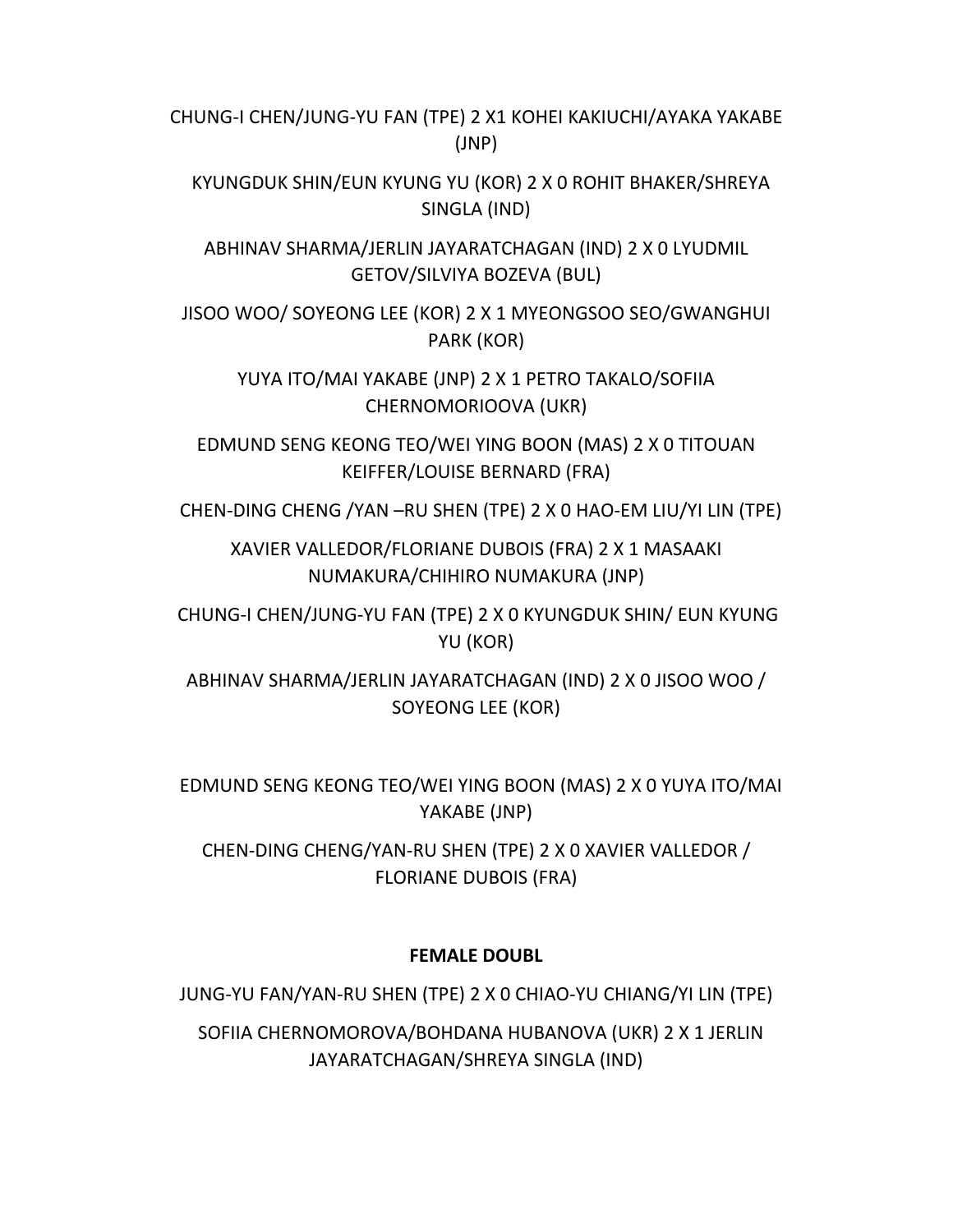WEI YING BOON /ZU TUNG FOO (MAS) 2 X 1 SOYEONG LEE/EUN KYUNG YU (KOR)

AYAKA YAKABE/MAI YAKABE (JNP) 2 X 1 MANAMI NAGAHARA/CHIHIRO NUMAKURA (JNP)

### **MALE DOUBLE**

SIRIWAT MATTAYANUMAT/ ITTIKON PUNYANGAM (TAI) 2 X 0 FURKAN BUYUKGOZE/DOGUKAN YILMAZ (TUR)

> MYEONHGSOO SEO/JISOO WOO (KOR ) 2 X 0 ANTOINE GASPARUTTO/TITOUAN KEIFFER (FRA)

MASAAKI NUMAKURA/AYUMU OHTA (JNP) 2 X 0 CHUNG‐I CHEN/CHEN‐ DING CHENG (TPE)

KAZIMIERAS DAUSKURTAS/IGNAS REZNIKAS (LIT) 2 X 1 YUYA ITO/ YASUHIRO NAGAISHI (JNP)

### **SINGLE MALE**

MYEONGSOO SEO 2 X 0 SIRIWAT MATTAYANUMAT (TAI)

ABHINAV SHARMA (IND) 2 X 0 XAVIER VELLADOR (FRA)

IGNAS REZNIKAS (LIT) 2 X 1 KYUNGDUK SHIN (KOR)

JISOO WOO (KOR) 2 X 0 PETRO TAKALO (UKR)

### **SIMPLE FEMALE**

 WEI YING CHIANG (MAS) 2 X 0 YAN‐RU SHEN (TPE) JERLIN JAYARATCHAGAN (IND) 2 X 0 CHIAO‐YU CHIANG (TPE) MAI YAKABE (JNP) 2 X 0 JUNG‐YU FAN (TPE) KATRIN NEUDOLT (AUT) 2 X 0 SOFIIA CHERNOMOROVA (UKR)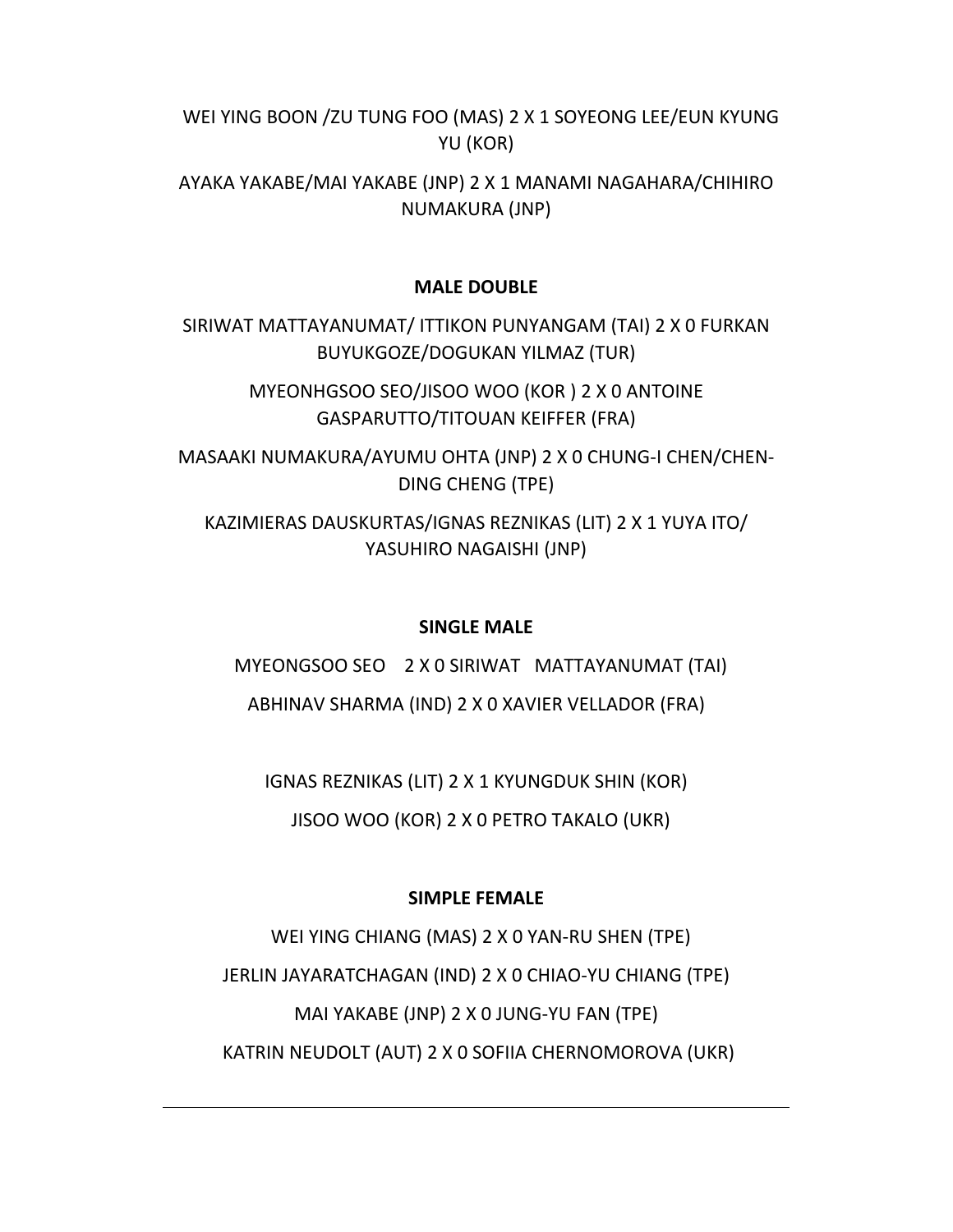**CYCLING – FARROUPILHA**

**MOUTAIN BIKE – MALE CROSS COUNTRY**

**GOLD** ARCISZEWSKI PAWEL (POL) **SILVER** FOLDI BENCE (HUN) **BRONZE** KLISH JOHN MICHAEL (USA)

**MOUTAIN BIKE – CROSS COUNTRY FEMALE**

**GOLD** KRAWCZYK MALGORZATA KRYSTYNA (POL) **SILVER** HAYASE KUMI (JNP) **BRONZE** KATSIPIDOU HRISTINA (GRE)

**MEN'S FOOTBALL QUARTER FINAL**

IRAN 1 X 2 FRANCE ITALY 1 X 2 UKRAINE TURKEY 9 X 0 POLAND GERMANY 4 X 3 SENEGAL

**WOMEN'S HANDBALL UCS CLASSIFICATIONS**

TURKEY 35 X 6 ARGENTINA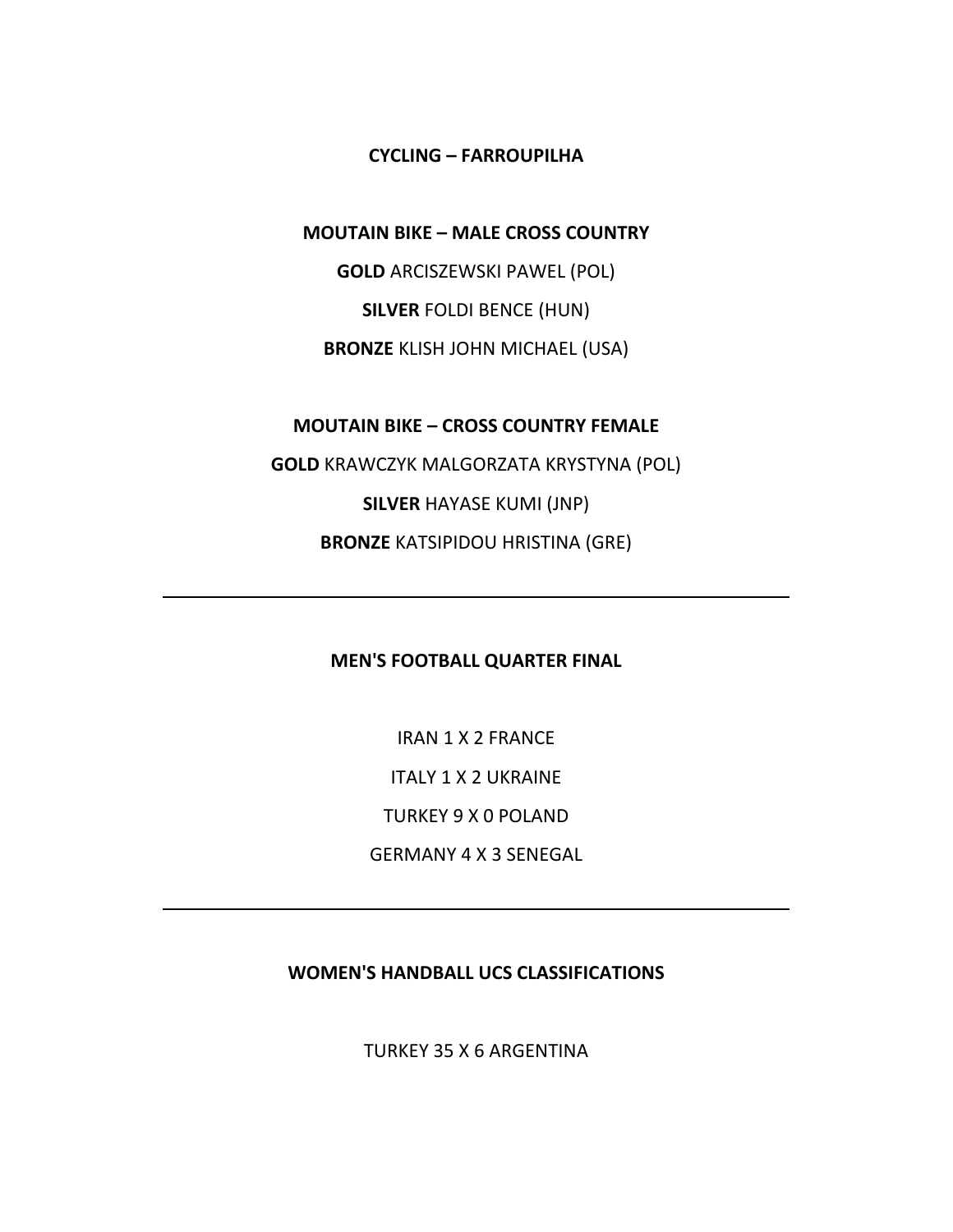# **ORIENTEERING MIDDLE ‐ CRÚVA**

**MALE 5200 METROA**

**GOLD** LEVIN DMYTRO (UKR) **SILVER** SANKIN OLEKSANDR (UKR) **BRONZE** NIKOLAYENKO RUSLAN (UKR)

**FEMALE 4100 METERS GOLD** FEDOSIEIEVA HANNA (UKR) **SILVER** MELNIK IANA (UKR) **BRONZE** ANDROSOVYCH HANNA (UKR)

**TENNIS – CLUBE RECREIO DA JUVENTUDE**

**MALE DOUBLE**

DHANANJAY DUBEY/PRITHVI SEKHAR (IND) 2 X 0 MATEO JESUS GOBBI/NICOLAS GUSTAVO LAHITTE (GRE)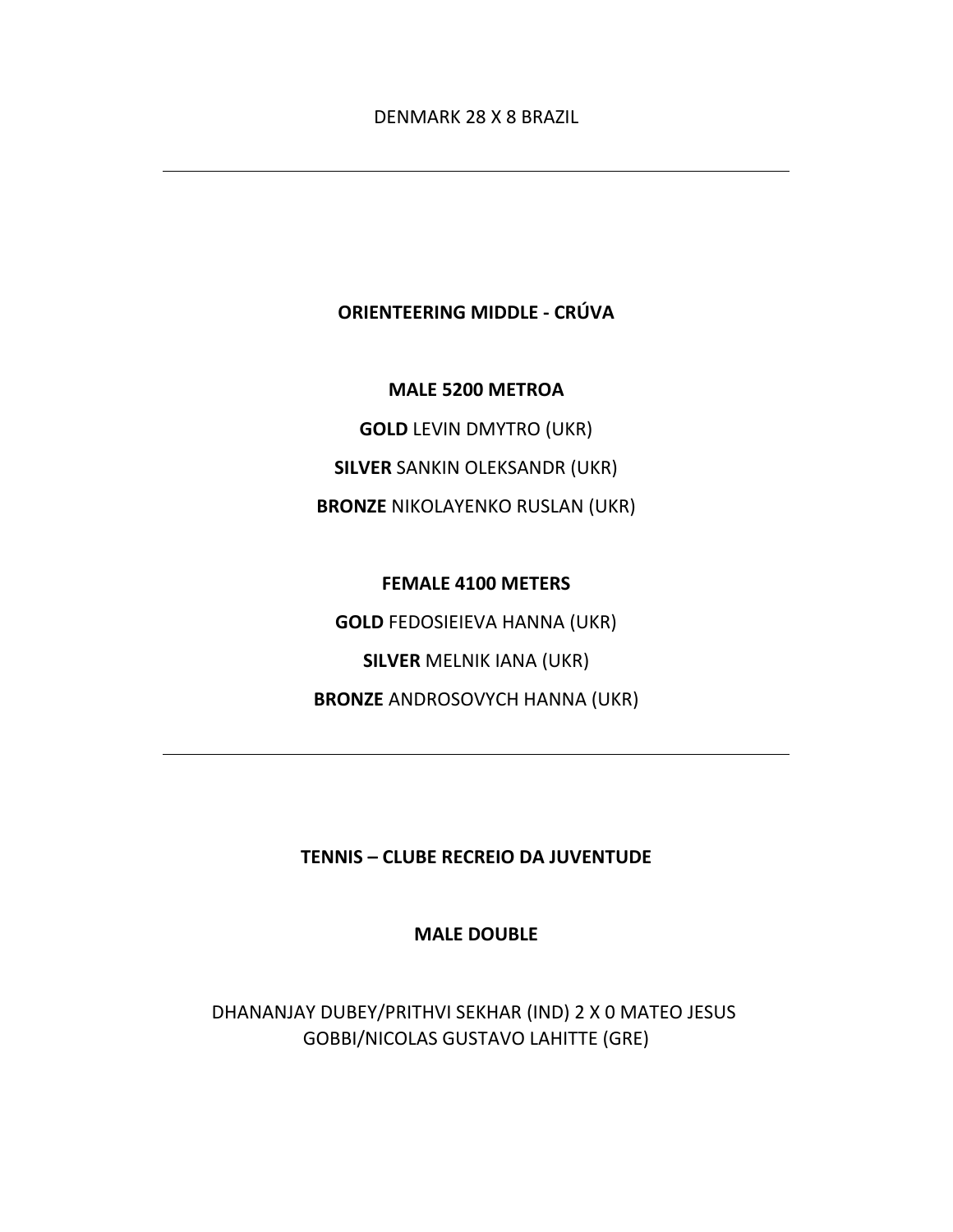MIKAEL ALIX LAURENT/VICENT NOVELLI (FRA) 2 X 0 CEDRIC KAUFMANN/NILS ROHWEDDER(GER)

**FEMALE DOUBLE**

# CHIU‐MEI HO/ CHIA‐WEN LIN(TPE) 2 X 0 ROTEM ASHKENAZY/ALINA SHTEINBERG (ISR)

CRISTINA ABRAMI/GIULIA BASSINI (ITA) 2 X 0 BHAVANI KEDIA/ JAFREEN SHAIK (IND)

# **TABLE TENNIS – FARROUPILHA GINÁSIO CENTENÁRIO AWARD**

### **SHOOTING EVENTS ‐ HUNTING AND SHOOTING ANA RECH AWARDS**

**LAYING CARBINE 50 METERS MALE**

**GOLD** MUELLER COLIN DANIEL (GER)

**SILVER** PETRENKO DMYTRO (UKR)

**BRONZE** CHOI CHANGHOON (KOR)

### **PISTOL 25 METERS MALE**

**GOLD** LEE SEUNG HWA (KOR)

**SILVER** FOMIN SERHIL (UKR)

**BRONZE** KIM TAE YOUNG (KOR**)**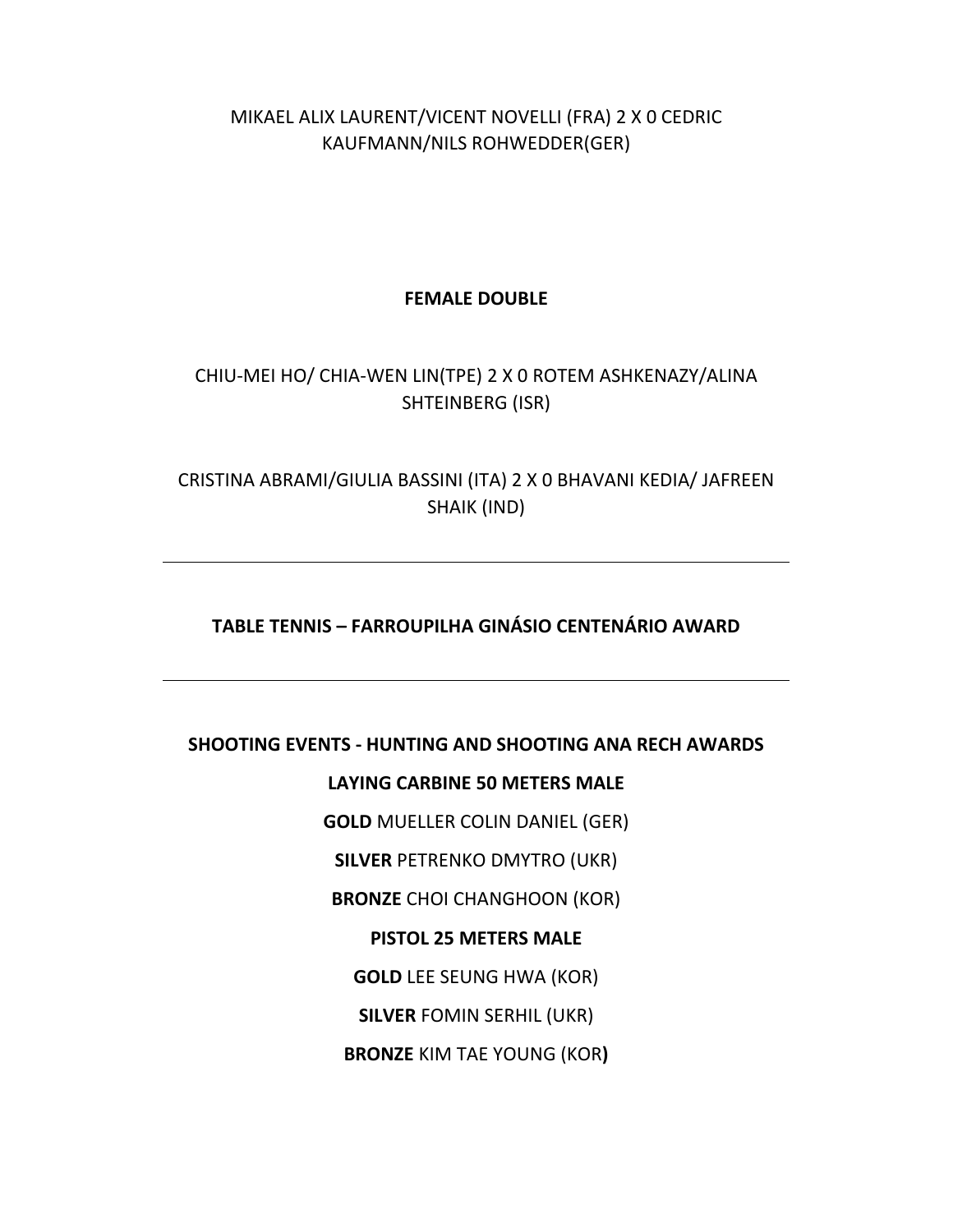**LAYING CARBINE 50 METERS FEMALE GOLD** VIOLET LYKOVA (UKR) **SILVER** KIM GOHWOON (KOR) **BRONZE** BIATOVSZKI MIRA ZSUZSANNA (HUN)

# **VOLLEYBALL – MARCOPOLO GYM QUARTER FINAL**

#### **FEMININE**

UKRAINE 3 X 0 POLAND JAPAN 3 X 0 UNITED STATES ITALY 3 X 0 BRAZIL MEXICO 0 X 3 TURKEY **MASCULINE** ITALY 3 X 0 JAPAN FRANCE 3 X 1 POLAND BRAZIL 0 X 3 TURKEY MEXICO 0 X 3 UKRAINE

### **BEACH VOLLEYBALL – ORLA BEACH SPORTS**

#### **MASCULINE**

GERMANY (double 1 ) 2 X O ITALY